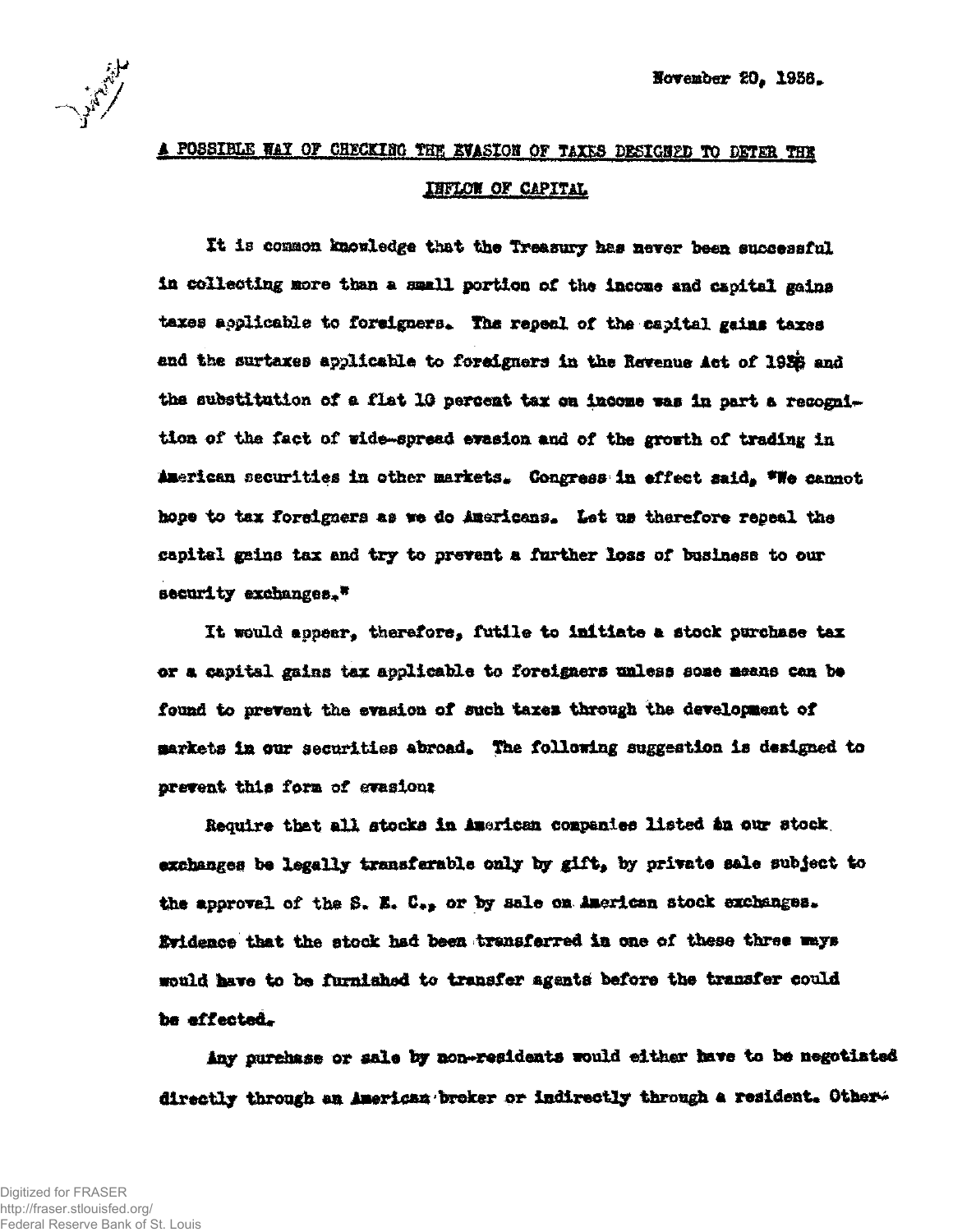wise non-residents would have no legally enforceable claim to the stock or to the dividends payable on the stock. Hence, information could be obtained from brokers' books without fear that this would involve loss of business to American brokers, as has happened formerly when information on transactions of foreigners was obtained in this ray\*

This provision would not prevent the issue of end tracing in abroad of bearer certificates representing ownership in American stocks. It would, however, require the payment of the purchase tax whenever more American stocks were purchased against which additional bearer certificates are issued.

In order to prevent Americans abroad from purchasing stocks for foreigners on our stock exchanges and in this way avoiding the payment of a purchase tax, the tax might be made applicable to all non-residents rather than to non-resident aliens.

The proposal has the additional merit of preventing the growth of trading abroad by Americans for the purpose of evading margin requirements and capital gains taxes. Its legality could be defended on the grounds that it was necessary for the effective exercise of powers that are constitutional. It would not apply to bonds nor to foreign stocks, such as Canadian Pacific, listed on our exchange.

The Ammican broker, if the purchase were direct, or the resident nominee or correspondent, if the purchase were indirect, could be made responsible for the payment of & S percent stock purchase tax